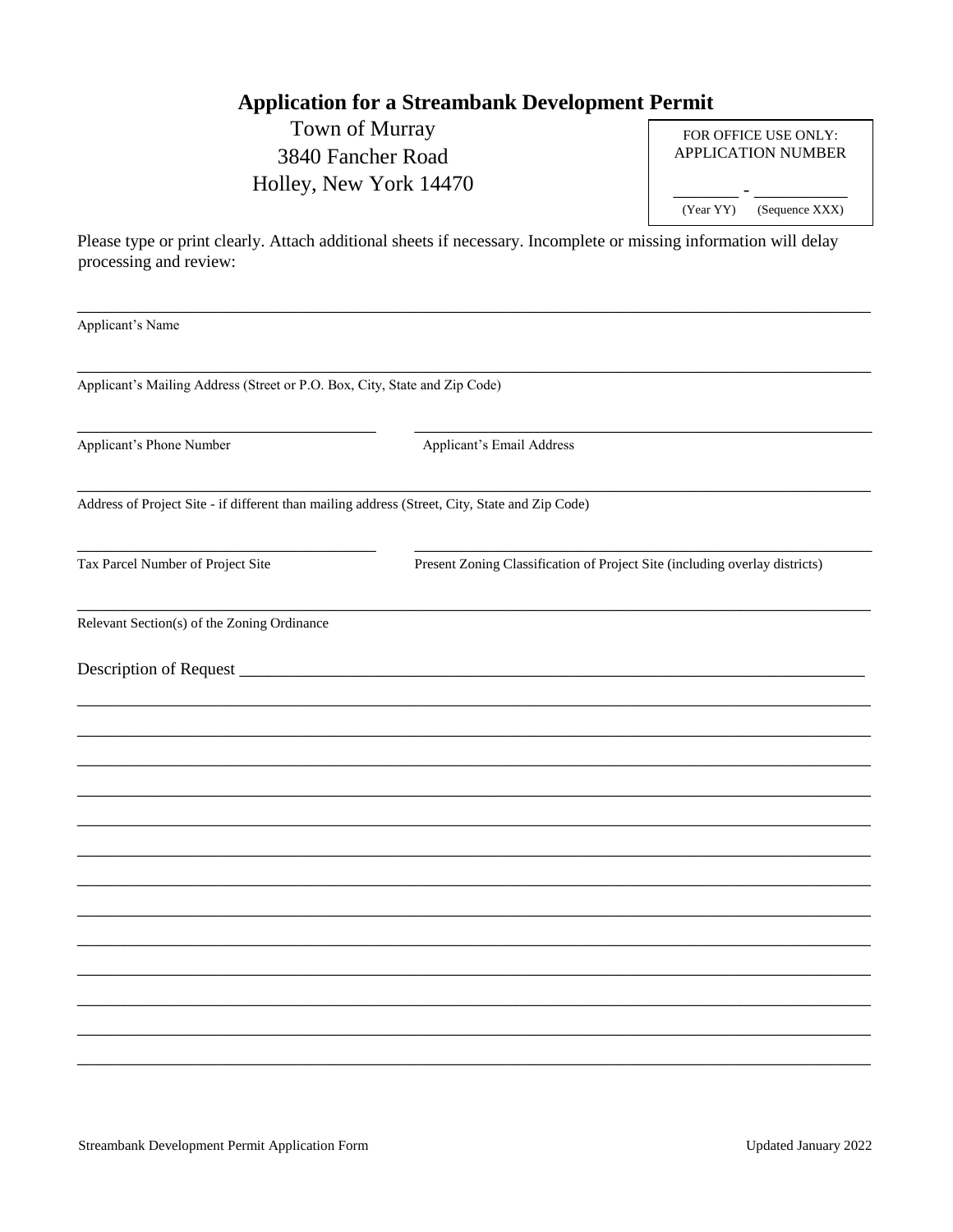### **Application for a Streambank Development Permit - continued**

| The project site is served by:             |  | (check all that apply) |                                                                               |                                     |                     |
|--------------------------------------------|--|------------------------|-------------------------------------------------------------------------------|-------------------------------------|---------------------|
| Public Water                               |  |                        | System Well Water System                                                      | Septic System                       |                     |
| Public Sewer System<br>The project site is |  |                        | Number of Parking Spaces (Existing)<br>located within: (check all that apply) | (Proposed)                          |                     |
| Flood Hazard Area $\Box$ (See Note 1)      |  |                        |                                                                               | Within 100 feet of a NYSDEC Wetland | See Note 2)Note 1 - |

Projects within a flood hazard area must comply with Town of Murray Local Law No. 1 of 1989.  $\Box$  Note 2 - Attach copies of all wetland permits, approvals or exemption letters obtained from the NYSDEC.

 $\Box$  The applicant must attach a scaled site plan which includes the information listed below. Refer to §475 in the Town of Murray Zoning Ordinance for additional information.

- Title of drawing, name and address of applicant, name of person preparing the site plan drawings.
- North arrow, drawing scale and date of preparation.
- Boundaries of the property.
- Boundaries of all applicable zoning districts.
- Stream boundary and other bodies of water.
- Existing vegetation, vegetation to be removed, and proposed vegetation.
- Existing and proposed contours in one foot intervals.
- Location of existing and proposed buildings and major site features, including setback from stream & road.
- Location and materials of paths, trails, driveways, parking areas, including points of entry & exit.
- Location of existing and proposed sewage disposal systems.
- Location of existing and proposed drinking water wells or public water facilities.

 $\Box$  The applicant must attach documentation which adequately demonstrates to the Planning Board that the proposed use or activity:

- Maintains water quality.
- Maintains flood storage and carrying capacity.
- Preserves or enhances the natural state of the stream, banks and adjacent land.
- Prevents or controls soil erosion and sedimentation.
- Protects or enhances wildlife habitat.
- Protects or enhances vegetative cover.
- Protects or enhances the scenic value of the stream corridor.
- Will not adversely affect adjacent and downstream properties.

 $\Box$  If the use or activity will alter the alignment or natural flow pattern of Sandy Creek, the applicant must also attach documentation which adequately demonstrates to the Planning Board that the alteration is necessary and that the activity will not impair the natural ecological and biological functions of Sandy Creek.

 $\Box$  The applicant must attach copies of any permits, letters of permission or letters of exemption received from the NYS Department of Environmental Conservation, U.S. Army Corps of Engineers and any other involved federal or state agencies.

#### *I certify that the information provided on this application form and all supporting documentation is true to the best of my knowledge*. *As the applicant I shall reimburse the Town for all direct costs, including but not limited to legal, engineering, and/or consultant review of application, if deemed necessary. Approval contingent upon all fees being paid.*

\_\_\_\_\_\_\_\_\_\_\_\_\_\_\_\_\_\_\_\_\_\_\_\_\_\_\_\_\_\_\_\_\_\_\_\_\_\_\_\_\_\_\_\_\_\_\_\_\_\_\_\_\_\_\_\_\_\_ \_\_\_\_\_\_\_\_\_\_\_\_\_\_\_\_\_\_\_\_\_\_\_\_\_\_\_

\_\_\_\_\_\_\_\_\_\_\_\_\_\_\_\_\_\_\_\_\_\_\_\_\_\_\_\_\_\_\_\_\_\_\_\_\_\_\_\_\_\_\_\_\_\_\_\_\_\_\_\_\_\_\_\_\_\_ \_\_\_\_\_\_\_\_\_\_\_\_\_\_\_\_\_\_\_\_\_\_\_\_\_\_\_

Signature of Applicant Date

Signature of Zoning Enforcement Officer Date Date Date Date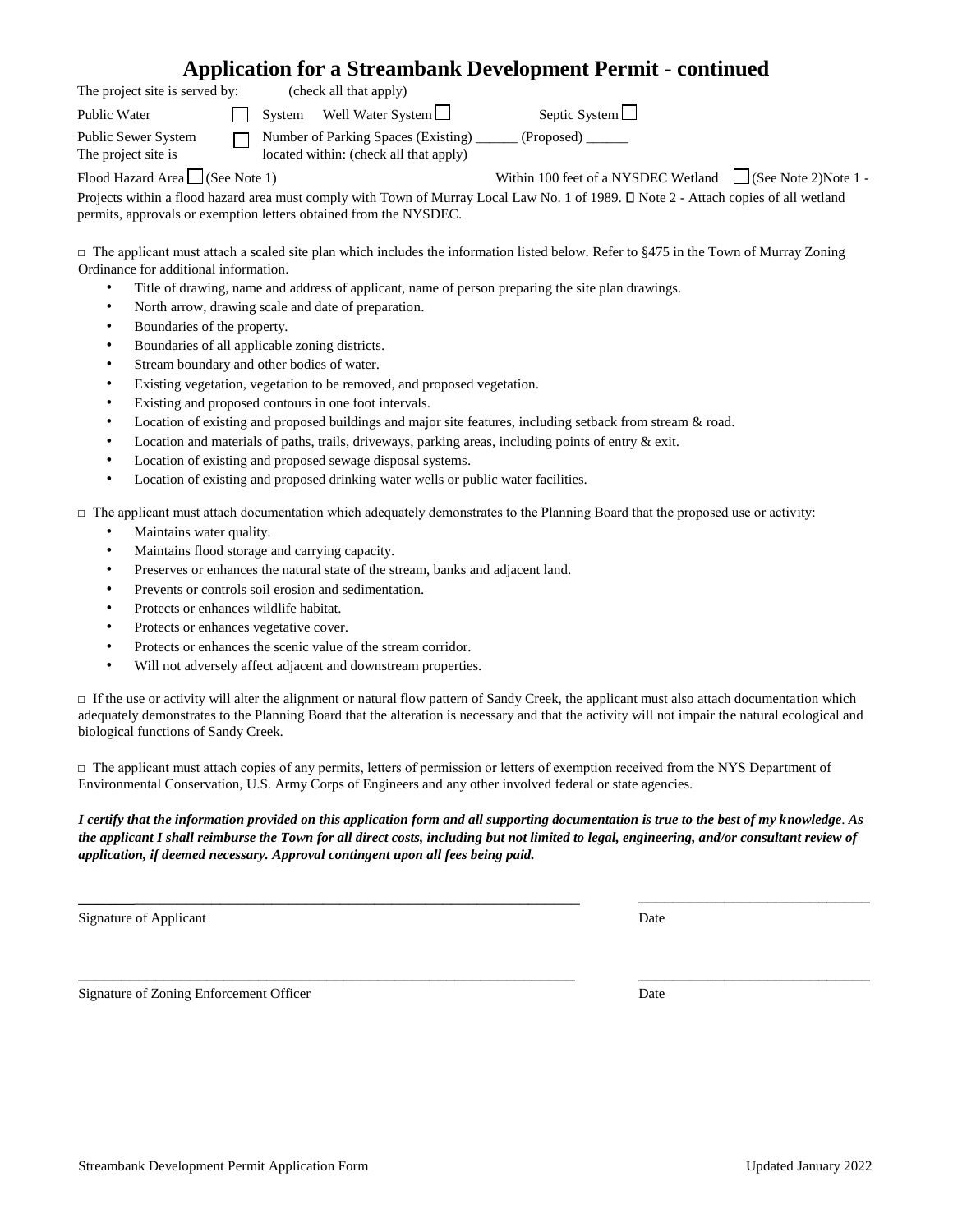## **Application for a Streambank Development Permit - continued**

The applicant must provide the names and mailing addresses of ALL persons who own property within 500 feet of any lot line of the project site.

- This information is required to legally process the application. Attach additional sheets if necessary.  $\bullet$
- No action will be taken on this matter until this information is provided.  $\bullet$
- Names and mailing addresses can be obtained from the Town of Murray Assessor (phone 638-5255) or the  $\bullet$ Orleans County Real Property Tax Service (589-5400).

| Name                                                                                                                  |                                                                                                                       |
|-----------------------------------------------------------------------------------------------------------------------|-----------------------------------------------------------------------------------------------------------------------|
|                                                                                                                       | <u> 2000 - Jan James James Barnett, amerikansk politik (d. 1980)</u>                                                  |
|                                                                                                                       |                                                                                                                       |
|                                                                                                                       |                                                                                                                       |
| Name                                                                                                                  | Name                                                                                                                  |
|                                                                                                                       |                                                                                                                       |
|                                                                                                                       | Name                                                                                                                  |
| <u> 1989 - John Stoff, deutscher Stoff, der Stoff, der Stoff, der Stoff, der Stoff, der Stoff, der Stoff, der Sto</u> |                                                                                                                       |
|                                                                                                                       |                                                                                                                       |
|                                                                                                                       | <u> 1989 - Johann Stoff, deutscher Stoff, der Stoff, der Stoff, der Stoff, der Stoff, der Stoff, der Stoff, der S</u> |
|                                                                                                                       |                                                                                                                       |
| <u> 1989 - Johann John Stone, meil er format fan de ferske fan de ferske fan de ferske fan de ferske fan de fers</u>  |                                                                                                                       |
|                                                                                                                       |                                                                                                                       |
|                                                                                                                       |                                                                                                                       |